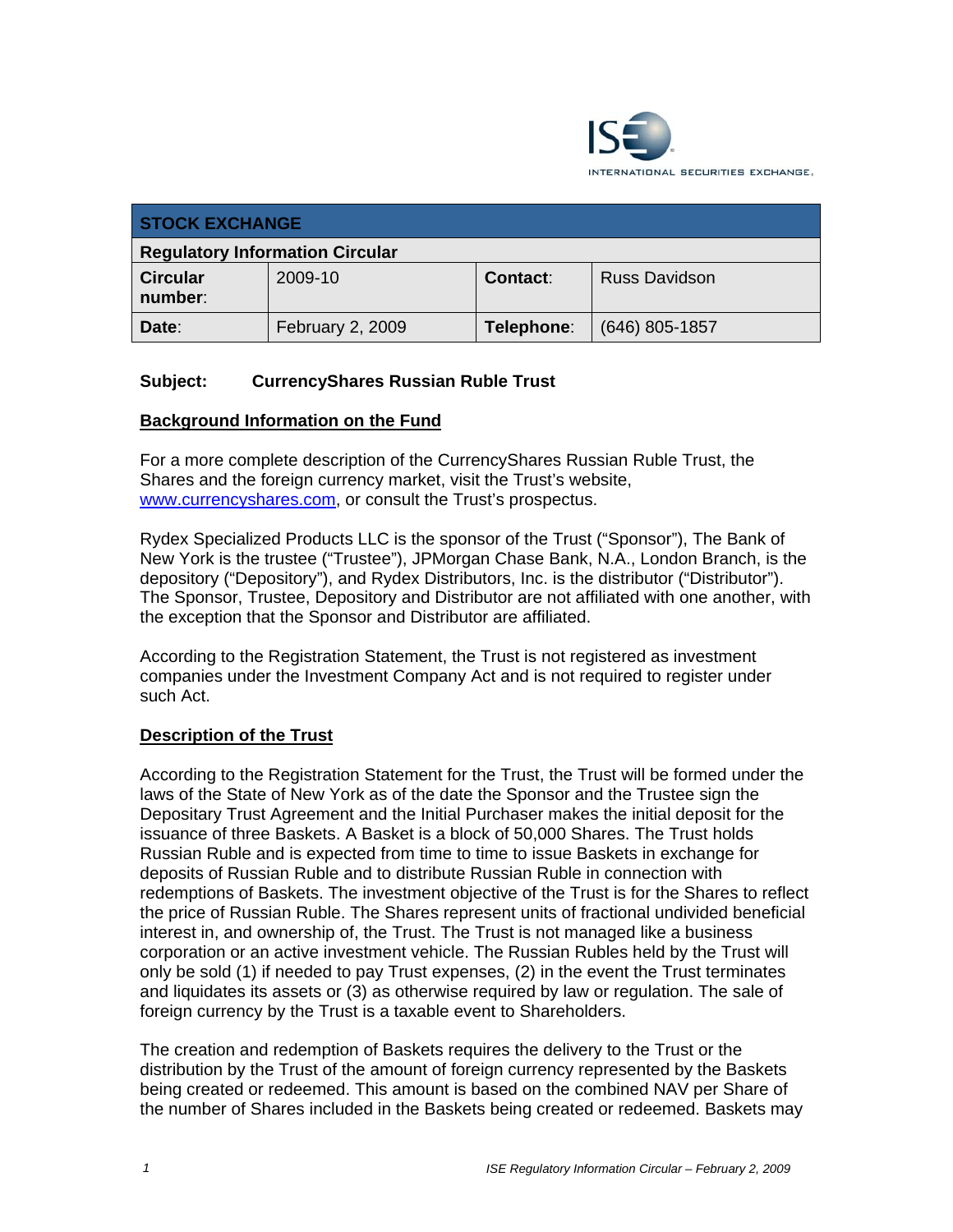be created or redeemed only by Authorized Participants, which pay a transaction fee of \$500 for each order to create or redeem Baskets (which order may include multiple baskets). Authorized Participants may sell to other investors all or part of the Shares included in the Baskets that they purchase from the Trust. Shares are not individually redeemable but are redeemable only in Baskets of 50,000 shares or multiples thereof.

The Trustee will calculate, and the Sponsor will publish, the Trust's NAV each business day. To calculate the NAV, the Trustee will add to the amount of Russian Rubles in the Trust at the end of the preceding day accrued but unpaid interest, Russian Rubles receivable under pending purchase orders and the value of other Trust assets, and will subtract the accrued but unpaid Sponsor's fee, Russian Rubles payable under pending redemption orders and other Trust expenses and liabilities, if any.

The Trust will terminate upon the occurrence of any of the termination events listed in the Depositary Trust Agreement and will otherwise terminate on August 7, 2048.

### **Risk Factors to Investing in the Shares**

Interested persons are referred to the Prospectuses for a complete description of all of the risks associated with an investment in the Shares including but not limited to:

- The value of the Shares relates directly to the value of the Russian Rubles held by the Trust. Fluctuations in the price of the Russian Ruble could materially and adversely affect the value of the Shares;
- The Russian Ruble/USD exchange rate, like foreign exchange rates in general, can be volatile and difficult to predict. This volatility could materially and adversely affect the performance of the Shares;
- If interest earned by the Trust does not exceed expenses, the Trustee will withdraw Russian Rubles from the Trust to pay these excess expenses which will reduce the amount of Russian Rubles represented by each Share on an ongoing basis and may result in adverse tax consequences;
- If the Trust incurs expenses in USD, the Trust would be required to sell Russian Rubles to pay these expenses. The sale of the Trust's Russian Rubles to pay expenses in USD at a time of low Russian Ruble prices could adversely affect the value of the Shares;
- Purchasing activity in the Russian Ruble market associated with the purchase of Baskets from the Trust may cause a temporary increase in the price of the Russian Ruble. This increase may adversely affect an investment in the Shares;
- The Deposit Accounts are not entitled to payment at any office of JPMorgan Chase Bank, N.A. located in the United States; and
- Shareholders will not have the protections associated with ownership of a demand deposit account insured in the United States by the Federal Deposit Insurance Corporation or the full protection provided for bank deposits under English law.

### **Availability of Information Regarding Foreign Currency Prices**

Investors may obtain, 24 hours a day, Russian Ruble pricing information based on the spot price of Russian Ruble various financial information service providers. Current spot prices are also generally available with bid/ask spreads from foreign exchange dealers. In addition, the Trust's website, www.currencyshares.com, will provide ongoing pricing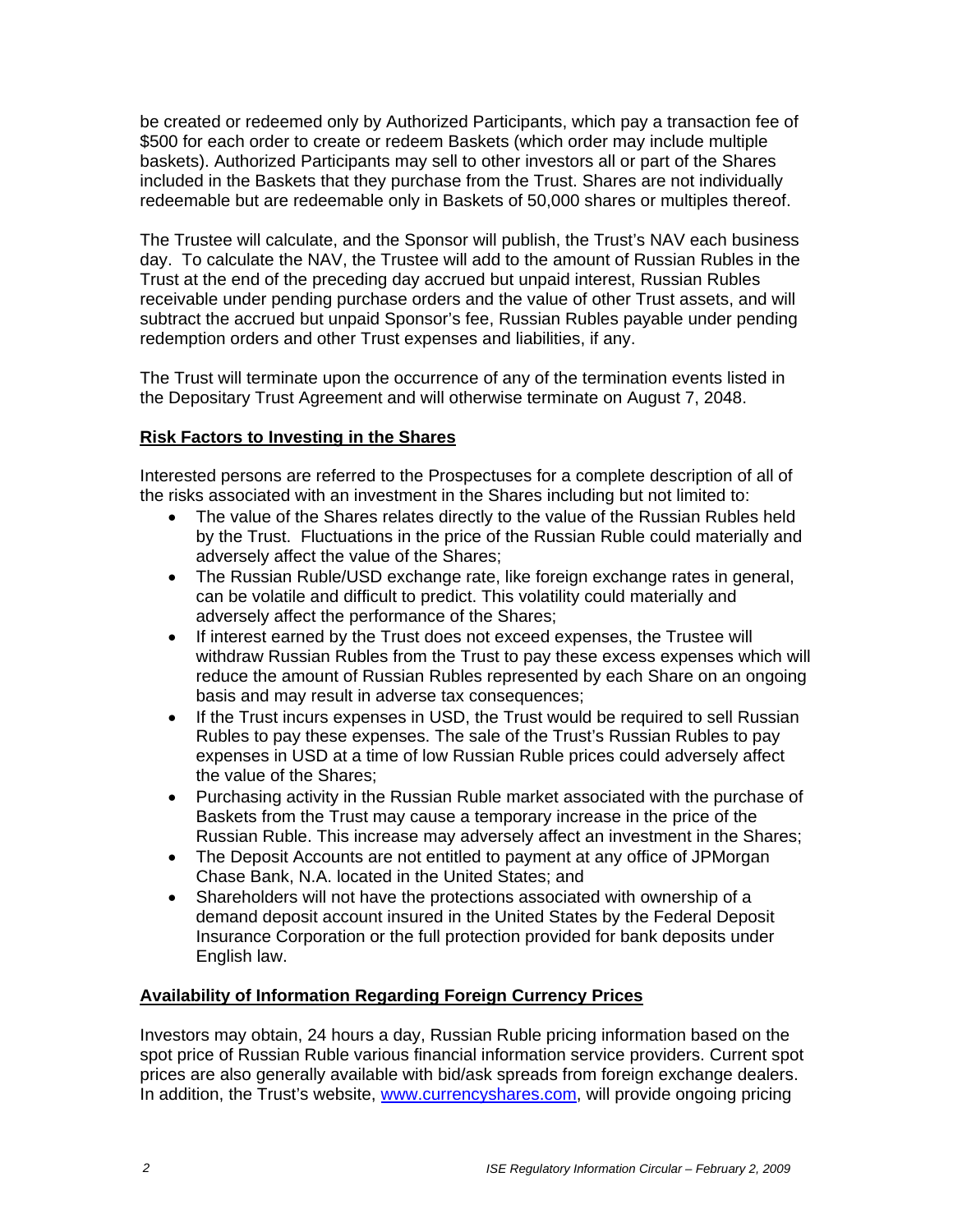information for foreign currency spot prices and the Shares. Market prices for the Shares are available from a variety of sources, including brokerage firms, financial information websites and other information service providers. The NAV of the Trust is published by the Sponsor on each day that the NYSE is open for regular trading and will be posted on the Trust's website.

There is no regulated source of "last sale" information regarding foreign currencies, and the SEC and the NYSE Arca have no jurisdiction over the trading of foreign currencies. However, participants in the U.S. over-the-counter market for foreign currencies are generally regulated by their oversight regulators. For example, participating banks are regulated by the banking authorities (such as the Office of the Comptroller of the Currency).

### **Exchange Rules Applicable to Trading in the Shares**

The Shares are considered equity securities, thus rendering trading in the Shares subject to the Exchange's existing rules governing the trading of equity securities.

### **Trading Hours**

Trading in the shares on ISE is on a UTP basis and is subject to ISE equity trading rules. The shares will trade from 8:00 a.m. until 8:00 p.m. Eastern Time. Equity EAMs trading the shares during the Extended Market Sessions are exposed to the risk of the lack of the calculation or dissemination of underlying index value or intraday indicative value ("IIV"). For certain derivative securities products, an updated underlying index value or IIV may not be calculated or publicly disseminated in the Extended Market hours. Since the underlying index value and IIV are not calculated or widely disseminated during Extended Market hours, an investor who is unable to calculate implied values for certain derivative securities products during Extended Market hours may be at a disadvantage to market professionals.

### **Trading Halts**

ISE will halt trading in the Shares of a Trust in accordance with ISE Rule 2101(a)(2)(iii). The grounds for a halt under this Rule include a halt by the primary market because it stops trading the Shares and/or a halt because dissemination of the IIV or applicable currency spot price has ceased, or a halt for other regulatory reasons. In addition, ISE will stop trading the Shares of a Trust if the primary market de-lists the Shares.

### **Delivery of a Prospectus**

Pursuant to federal securities laws, investors purchasing Shares must receive a prospectus prior to or concurrently with the confirmation of a transaction. Investors purchasing Shares directly from the Fund (by delivery of the Deposit Amount) must also receive a prospectus.

Prospectuses may be obtained through the Distributor or on the Fund's website. The Prospectus does not contain all of the information set forth in the registration statement (including the exhibits to the registration statement), parts of which have been omitted in accordance with the rules and regulations of the SEC. For further information about the Fund, please refer to the Trust's registration statement.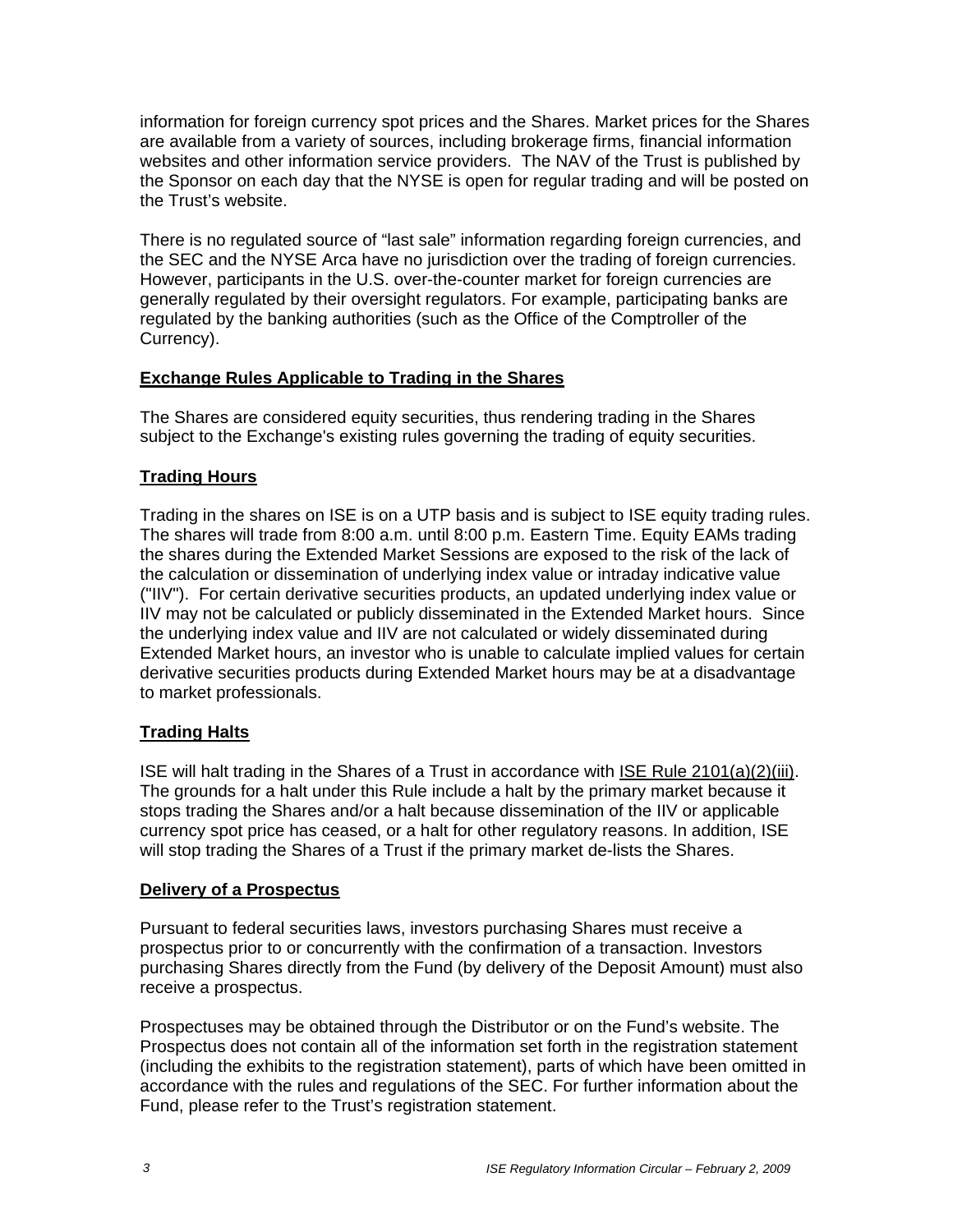### **Exemptive, Interpretive and No-Action Relief Under Federal Securities Regulations**

The Commission has issued exemptive, interpretive and no-action relief from certain provisions of and rules under the Securities Exchange Act of 1934, as amended (the "Exchange Act"), regarding trading in the Shares, which is summarized below. As this is only a summary of the relief granted by the SEC, the Exchange also advises interested members to consult the Letter dated June 21, 2006 ("June 21, 2006 Letter") from Racquel L. Russell, Esq., Branch Chief, Division of Market Regulation, to George T. Simon, Foley & Lardner LLP, and Letter dated January 19, 2006 ("January 19, 2006 Letter") from James A Brigagliano, Assistant Director, SEC Division of Market Regulation to Michael Schmidtberger, Sidley, Austin, Brown & Wood, for more complete information regarding the trading practices relief granted by the SEC. The Trust Sponsor is relying on the June 21, 2006 Letter regarding Rules 101 and 102 of Regulation M under the Exchange Act, and is relying on the January 19, 2006 Letter regarding Section 11(d)(1) of the Exchange Act and Rule 11d1-2 thereunder. In addition, the Exchange has taken an interpretive position with respect to its short sale rule. A description of the SEC's exemptive relief follows; however, in the event of any discrepancy between this description and the SEC Letters referred to above, the text of the SEC Letters controls.

### **Regulation M Exemptions**

Generally, Rules 101 and 102 of Regulation M prohibit any "distribution participant" and its "affiliated purchasers" from bidding for, purchasing, or attempting to induce any person to bid for or purchase any security which is the subject of a distribution until after the applicable restricted period, except as specifically permitted in Regulation M. The provisions of the Rules apply to underwriters, prospective underwriters, brokers, dealers, and other persons who have agreed to participate or are participating in a distribution of securities.

The Commission issued a No-Action Letter by which persons participating in a distribution of shares of a fund may engage in secondary market transactions in such shares during their participation in such a distribution, despite the requirements of from Rule 101 under Regulation M. In addition, the Commission has permitted persons who may be deemed to be participating in the distribution of shares of a fund (i) to purchase securities for the purpose of purchasing creation unit aggregations of fund shares and (ii) to tender securities for redemption in Creation Unit Aggregations. Further, the Commission has clarified that the tender of fund shares to the Fund for redemption does not constitute a bid for or purchase of any of the Funds' securities during the restricted period of Rule 101. The Commission has issued a No-Action Letter to paragraph (e) of Rule 102 under Regulation M which allow the redemption of fund shares in creation unit aggregations during the continuous offering of shares.

### **Section 11(d)(1); SEC Rules 11d1-1 and 11d1-2**

Section 11(d)(1) of the Act generally prohibits a person who is both a broker and a dealer from effecting any transaction in which the broker-dealer extends credit to a customer on any security which was part of a new issue in the distribution of which he participated as a member of a selling syndicate or group within thirty days prior to such transaction. The Commission has clarified that Section 11(d)(1) does not apply to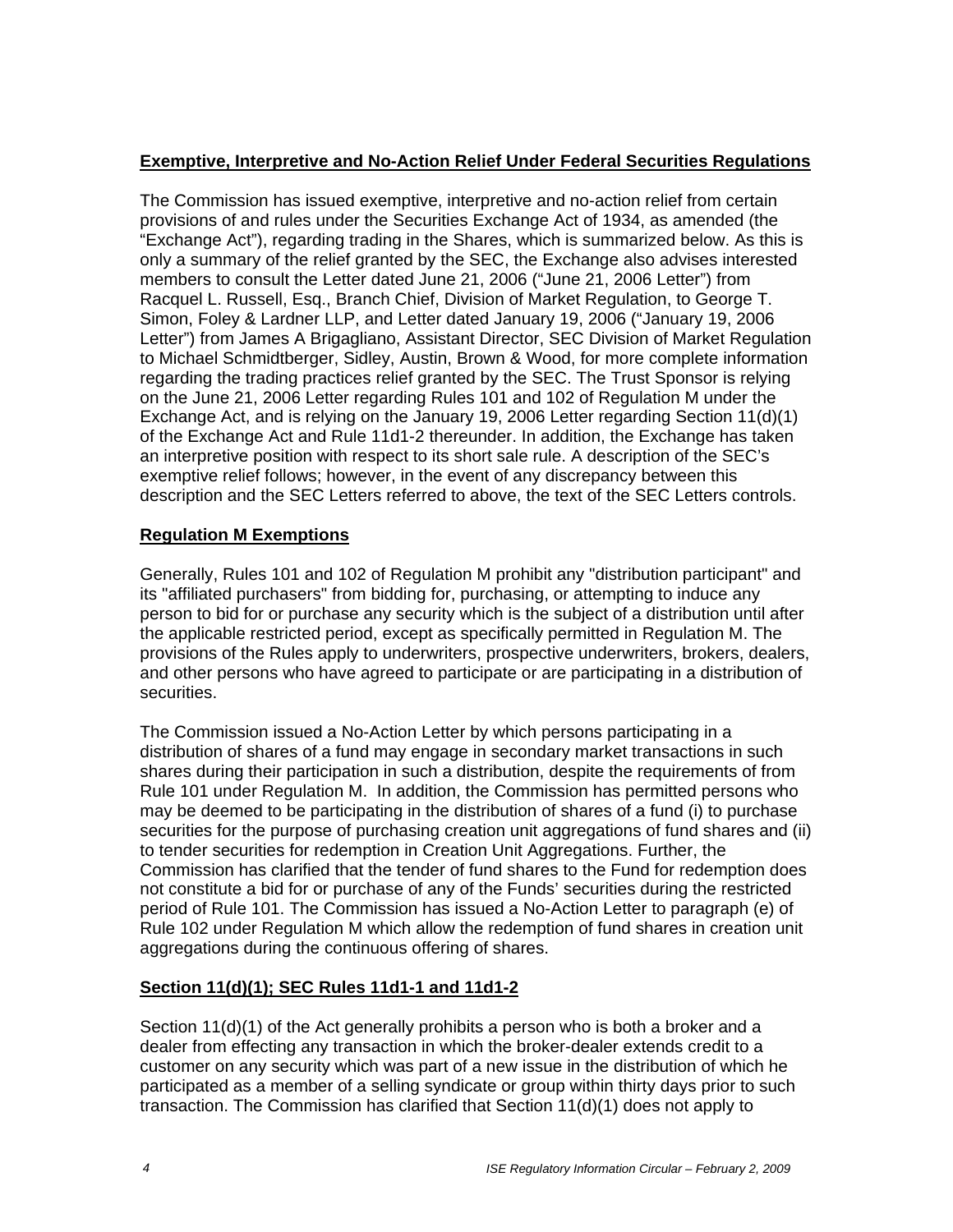broker-dealers that are not authorized participants (and, therefore, do not create creation unit aggregations) that engage in both proprietary and customer transactions in shares of a fund in the secondary market, and for broker-dealer authorized participants that engage in creations of creation unit aggregations. This relief is subject to specific conditions, including the condition that such broker-dealer (whether or not an authorized participant) does not, directly or indirectly, receive from the fund complex any payment, compensation or other economic incentive to promote or sell the shares of a fund to persons outside the fund complex, other than non-cash compensation permitted under NASD Rule 2830 (I)(5)(A), (B) or (C). See letter dated November 21, 2005 from Catherine McGuire, Chief Counsel, SEC Division of Market Regulation, to Securities Industry Association, Derivative Products Committee. The Commission has issued a No-Action Letter under Section 11(d)(1) of the Act states that broker-dealers may treat shares of a fund, for purposes of Rule 11d1-2, as "securities issued by a registered open-end investment company as defined in the Investment Company Act" and thereby extend credit or maintain or arrange for the extension or maintenance of credit on shares that have been owned by the persons to whom credit is provided for more than 30 days, in reliance on the exemption contained in the rule.

**This Regulatory Information Circular is not a statutory Prospectus. Equity EAMs should consult the Trust's Registration Statement, SAI, Prospectus and the Fund's website for relevant information.**